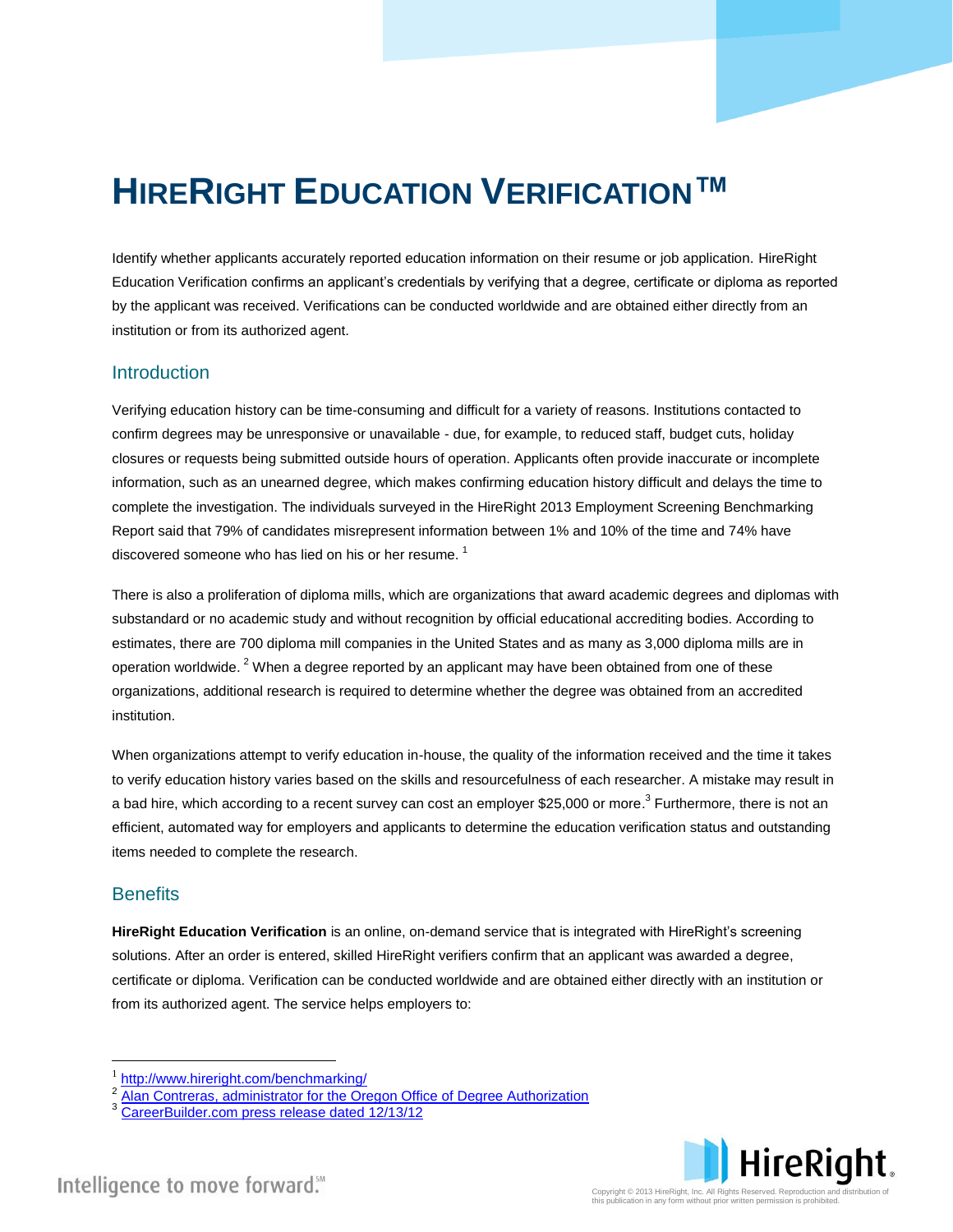- **Mitigate the risk of errors in verifying education and cost of a bad hire** through consistent research methodologies that achieve fast results and an average verification rate of 92% in the United States and 89% elsewhere.<sup>4</sup> A Verification Plus option extends the research time up to 30 business days to facilitate a higher verification rate of nearly 100%.
- **Speed time to hire and reduce administrative costs** by outsourcing time-consuming, tedious screening tasks to a specialized team of verifiers located throughout the world whose average request turnaround time is 2.0 days in the United States and 7.2 days elsewhere.<sup>5</sup>
- **Improve the candidate experience by demystifying and expediting the verification process** via an easy way to upload documents, check status and receive alerts via laptop, desktop, smartphone and tablet.

#### Process

After a request is entered, HireRight verifiers will confirm all reported education history, i.e., degree, certificate or diploma and the date it was received, regardless of the dates attended or graduated or where the institution is located. HireRight uses the school's preferred method of verifying an applicant's education history – either directly with the institution or indirectly through an institution-designated third party such as the National Student Clearinghouse® in the United States.

For direct verifications, each institution will be contacted once a day for up to five (5) business days in the United States or seven (7) business days elsewhere, upon which the request will be closed. Indirect verifications through third parties such as the National Student Clearinghouse are typically immediate. If the verifying party reports "no record found" or "hold", HireRight will contact the applicant for additional information, documentation or clarification, as applicable, unless client guidelines state otherwise. HireRight will provide the materials to the verifying source to confirm the applicant's education history. If the verifying party does not respond by the request close date, the request will be closed (see table in "Results" section).

**HireRight Education Verification** is ideal for customers who value fast, high-quality education verification results. For customers who want to extend the research time to achieve a higher verification rate, the **HireRight Education Verification Plus™** option is available for an additional fee. If HireRight Education Verification Plus is selected upon order submission, the request will remain open for up to thirty (30) business days. With this option, if education has not been confirmed by the verifying party within five (5) business days from the date of the request in the United States or seven (7) business days elsewhere, the applicant will be contacted for additional information, documentation or clarification (such as a copy of their diploma), unless client guidelines state otherwise. For direct verifications, HireRight will contact the verifying party each day for ten (10) business days. After that, the verifying party will be contacted once a week if no response has been provided. Applicant-provided documents will be used to verify education only if the verifying party still has not responded on the final day of processing (which is thirty (30) business days from the date of the request or the end of an ETA date), or if the verifying party indicates "no records found" - and only if the applicant was contacted to provide such documentation.

<sup>5</sup> HireRight's average report turnaround time from September 2011 through October 2012 rounded to the nearest number



 $\overline{a}$ 

<sup>&</sup>lt;sup>4</sup> HireRight's average verification rate from September 2011 through October 2012 rounded to the nearest number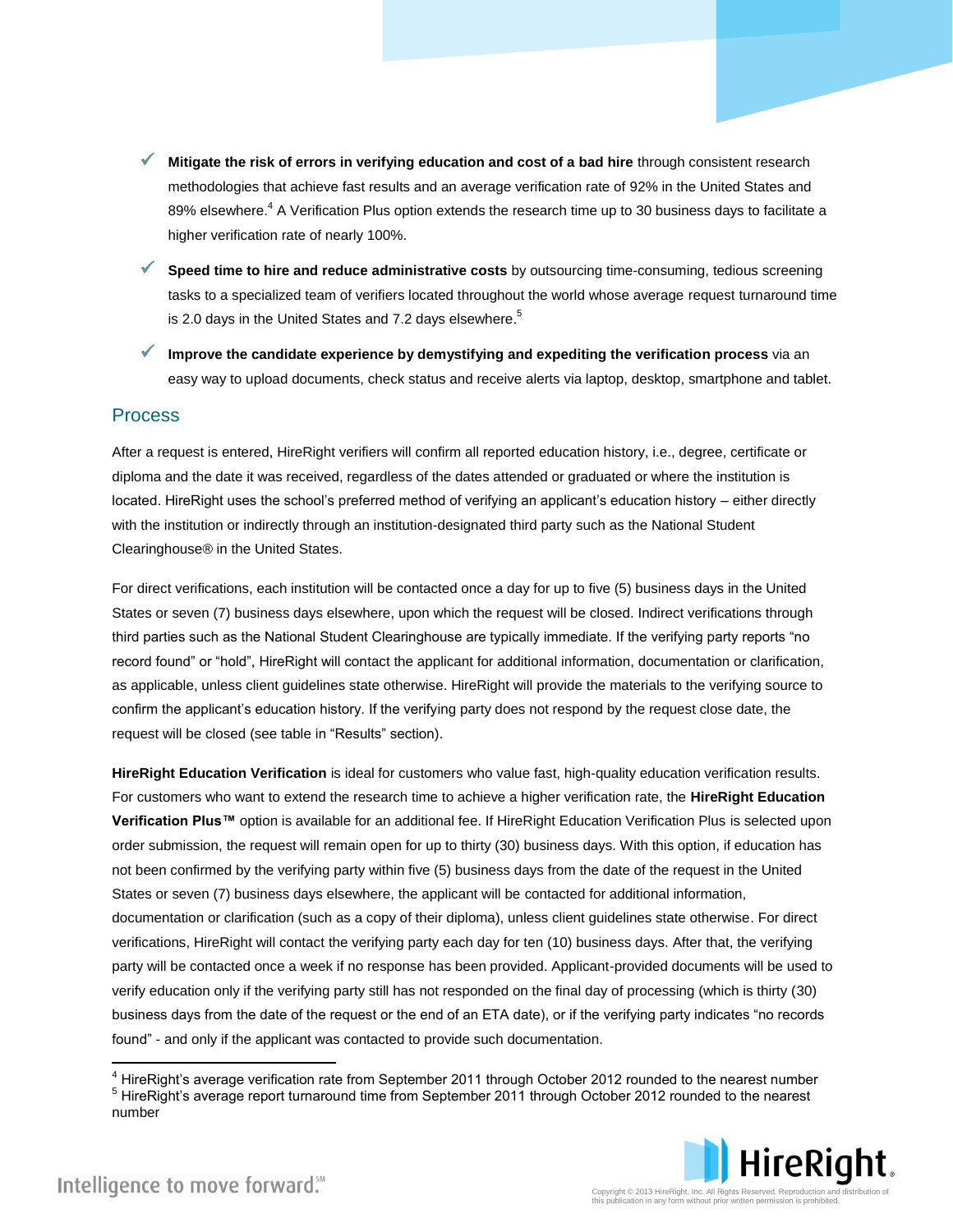The process for handing different types of discrepancies encountered during research is as follows:

|                                     | <b>HireRight Education</b><br><b>Verification</b>              | <b>HireRight Education</b><br><b>Verification Plus</b>                                    | <b>Action</b>                                                                                                                                                                                                                         |
|-------------------------------------|----------------------------------------------------------------|-------------------------------------------------------------------------------------------|---------------------------------------------------------------------------------------------------------------------------------------------------------------------------------------------------------------------------------------|
| Major date<br>discrepancy           | Two (2) years or more                                          | Six (6) months or more                                                                    | Applicant is contacted for<br>clarification, unless a client's<br>guidelines state otherwise. If<br>applicant does not respond<br>or is unable to provide<br>clarification, request will be<br>closed as "Complete -<br>Discrepancy". |
| Major college<br>degree discrepancy |                                                                | College degree reported by the applicant cannot be verified                               |                                                                                                                                                                                                                                       |
| Minor date<br>discrepancy           | More than three (3)<br>months but less than two<br>$(2)$ years | More than three (3) months but<br>less than six (6) months                                | Applicant will not be<br>contacted for clarification<br>and request will be closed                                                                                                                                                    |
| Minor college major<br>discrepancy  |                                                                | as "Complete -<br>Discrepancy".<br>College major reported by applicant cannot be verified |                                                                                                                                                                                                                                       |

## **Results**

Based on its research, HireRight will report on the background report the following results described below:

| Result                   | <b>Definition</b>                                                                                                                                                              |
|--------------------------|--------------------------------------------------------------------------------------------------------------------------------------------------------------------------------|
| Complete - Data Verified | Education history reported by the verifying party was<br>consistent with the applicant's submitted information.                                                                |
| Complete - Discrepancy   | Education history reported by the verifying party was<br>inconsistent with the applicant's submitted information (see<br>table in "Process" section) or no records were found. |



Intelligence to move forward."